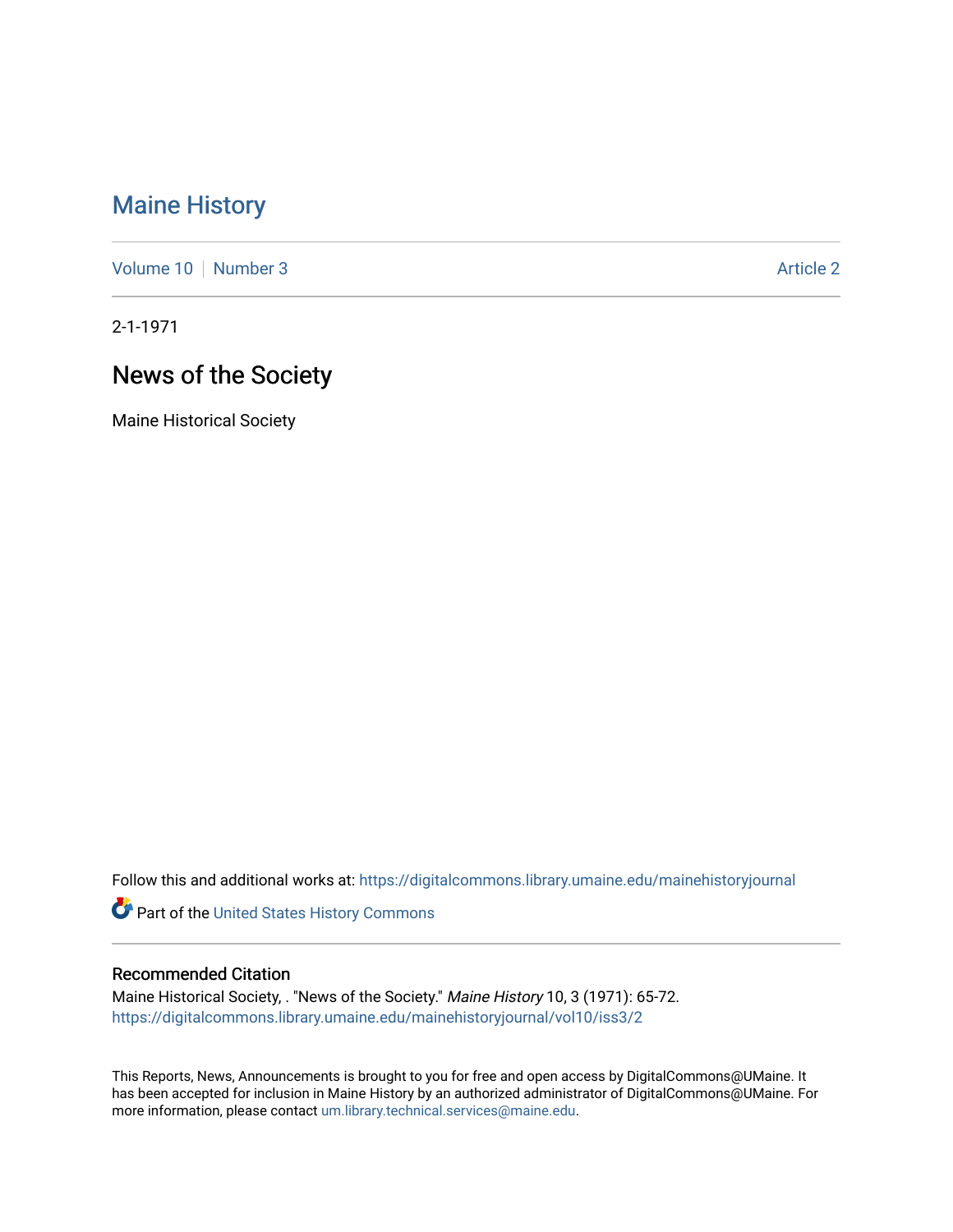#### *MAINE HISTORICAL SOCIETY NEWSLETTER*

|  | Volume ten, Number three                   |  | February 1971 |  |
|--|--------------------------------------------|--|---------------|--|
|  | Published quarterly at 485 Congress Street |  |               |  |
|  | Portland, Maine 04111                      |  |               |  |

#### *NEWS OF THE SOCIETY*

*<sup>A</sup>* significant landmark in the development of the Society was achieved last December when personal memberships reached 11+00, a record high. Using the year 1961 as a measure when there were 567 members, the new figure shows that membership has more than doubled in a decade. More interesting than mere numbers is the fact that members are far more widely distributed throughout the State than they were in 1961. In addition to representation from all sixteen counties in Maine, members residing in other States and Canada number 263. The youngest State, Hawaii, is represented, and you will note that in this issue of the *News letter* Alaska appears on the list of New Members.

The year 1961 provides an appropriate measure of growth for yet another reason. In June of that year, the first issue of the *Newsletter* was published. The avowed purpose for resuming <sup>a</sup> regular quarterly publication after <sup>a</sup> hiatus of some forty years was to keep members better informed about the work of the Society and "at least do something to link the Society more closely with the northern and eastern portions of the State."

During the sixties, other, equally positive efforts were made by the Society to become more responsible to the entire membership. Most significant, perhaps, was the Bylaws revision adopted in September, 1969. This far-reaching document enlarged representation on the Society'<sup>s</sup> governing body, the Standing Committee, introduced a rotating board concept, and provided for proxy ballots enabling the entire membership to vote whether or not they were in attendance at annual meeting. Certainly the most dramatic of these efforts came last November when the Standing Committee voted unanimously to hold the annual meeting of the Society outside the city of Portland for the first time in forty-eight years.

Accepting a gracious invitation from Bates College, the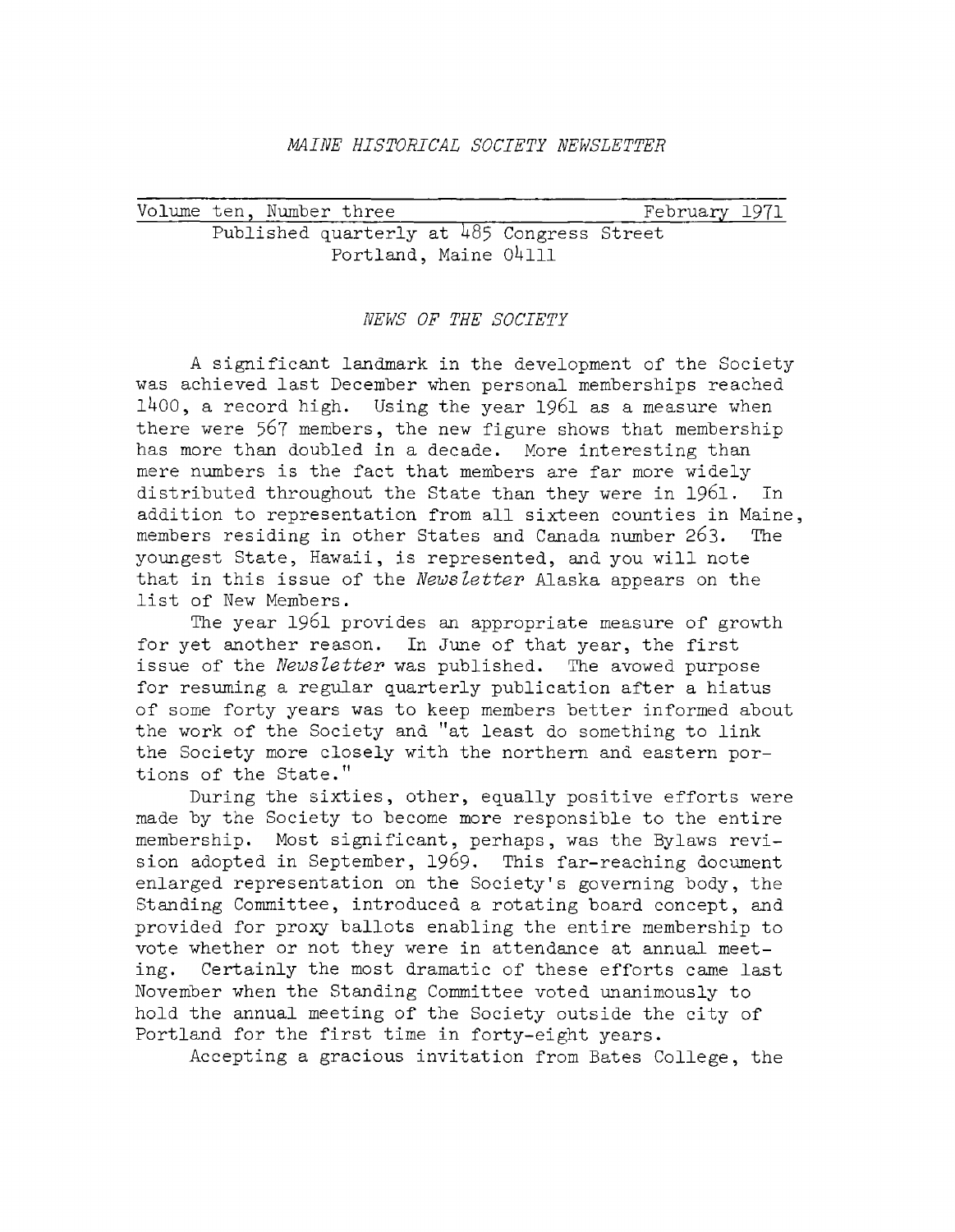149th Annual Meeting will convene at Lewiston on Wednesday, June 16, 1971. It will be the first time in the history of this Society that it has met in that city. Dr. Charles E. Clark, associate professor of history at the University of New Hampshire has been invited to speak. <sup>A</sup> native of Maine, Dr. Clark received his A.B. degree from Bates College in 1951 and his Ph.D. in American Civilization from Brown University. His splendid study, *The Eastern Frontier: the Settlement of Northern New Englands 1610-1763* (reviewed in the last issue of the *Newsletter)* was published last year by Alfred Knopf.

Some members have expressed regret that the luncheon has been omitted as <sup>a</sup> part of the proceedings at annual meeting for the past couple of years. It is <sup>a</sup> fact that such an occasion is about the only way to provide an opportunity to relax and chat. Accordingly, the Standing Committee voted to include the luncheon once again this year. It will be preceded by the regular business meeting, followed by the guest speaker -- thus breaking the proceedings in an agreeable manner, we trust.

The efforts of the Maine Historical Society to increase its base of support throughout the State and to reach those seriously interested in Maine'<sup>s</sup> history outside the State are not hollow exercises in public relations. From its inception in 1822, the Society'<sup>s</sup> membership, and collections have represented all regions of the State. Those collections which, by recent count, number nearly a million manuscript pieces, 50,000 books and pamphlets, and an untold number of artifacts and paintings, cannot be considered the possession of one particular locality. From Father Rasies' mission bell to Governor King's papers, these rich, diverse collections<br>represent the common heritage of the State of Maine. Between represent the common heritage of the State of Maine. three and four thousand students of Maine history and genealogy use these collections annually, either in person, or by mail. In comparison with similar research institutions, this amount of activity is impressive. Now that new programs in American Studies are being established in many of our colleges and universities, the interest and study of American history at the grass roots level may be expected to increase during the years ahead.

The lovely old Wadsworth-Longfellow House provides the reason for the Society'<sup>s</sup> physical location in Portland, and is maintained by the Society not only for its rich associations with the history of this State, but as a significant trust of national interest and importance. During the four months each year when it is open to the public, it normally receives about 10,000 visitors.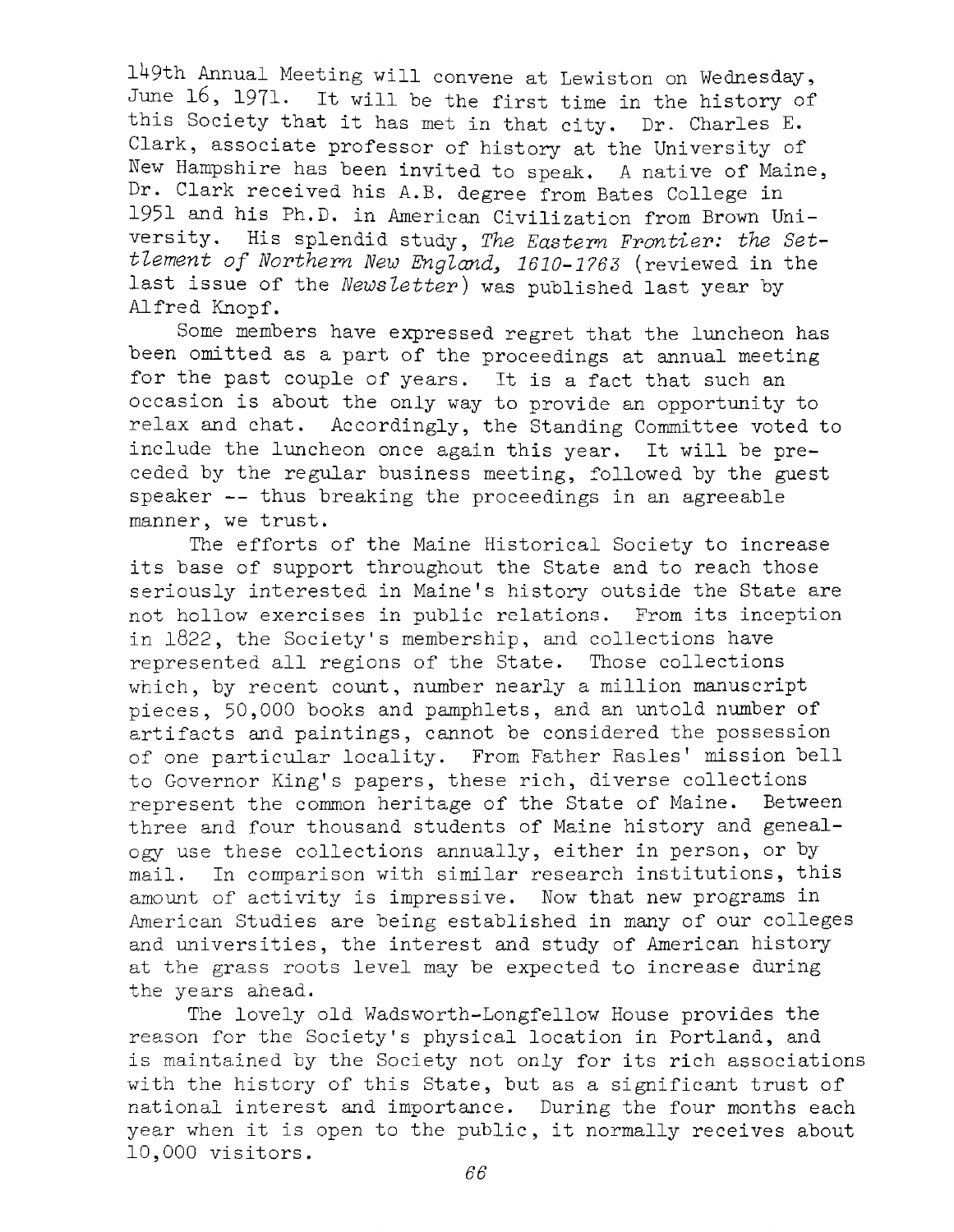The Society'<sup>s</sup> publications represent the only tangible contact with the Society for many members and most non-members. Here the opportunity to share the results of research and discovery in Maine history finds its most appropriate and durable form. It is also an area in which spiralling costs make it increasingly difficult to find funds for publishing even the most worthy manuscripts.

Herewith <sup>a</sup> complete listing of all Maine Historical Society publications presently available:

- Banks, Ronald F. *Maine becomes a State; the movement to separate Maine from Massachusetts, 1785-1820,* (Published for the Society by Wesleyan University Press) 1970. 480 pp. Cloth \$15.00
- Daggett, Windsor. *<sup>A</sup> Down-East Yankee from the District of Maine,* (Published by A.J. Huston, Portland) 1920. 80 pp. Paper \$2.00
- Goold, Nathan. *The Wadsworth-Longfel tow House<sup>3</sup> its history & its occupants,* (Revised) 1969. <sup>44</sup> pp. Paper \$1.50
- *Letters of General Peleg Wadsworth to his son John^ student at Harvard College1796-1798,* Biographical chapter and notes by George and Margaret Rose. 1961. 44 pp. Paper \$1-75
- *Province and Court Records of Maine;* Vol. 3, 1680-1692 (330 pp., 1947) Cloth \$15.00 Vol. 4, 1692-1711 (427 PP-, 1958) Cloth \$18.00 Vol. 5, 1711-1718 (250 pp., 1964) Cloth \$18.00
- Ray, Roger B. *Indians of Maine; <sup>a</sup> preliminary inventory of material on the history of the Indians of Maine in the Society Library,* 1969. 11 pp. Paper \$1.50

Spear, Arthur. *Journals of Hezekiah Prince\* Jr, \* 1822- 1828,* (Published for the Society by Crown Publishers, Inc.) 1965. 448 pp. Cloth \$12.50

 $\nu$  Orders for any of the publications listed above should be placed directly with:

> Barre Publishers South Street Barre, Massachusetts 01005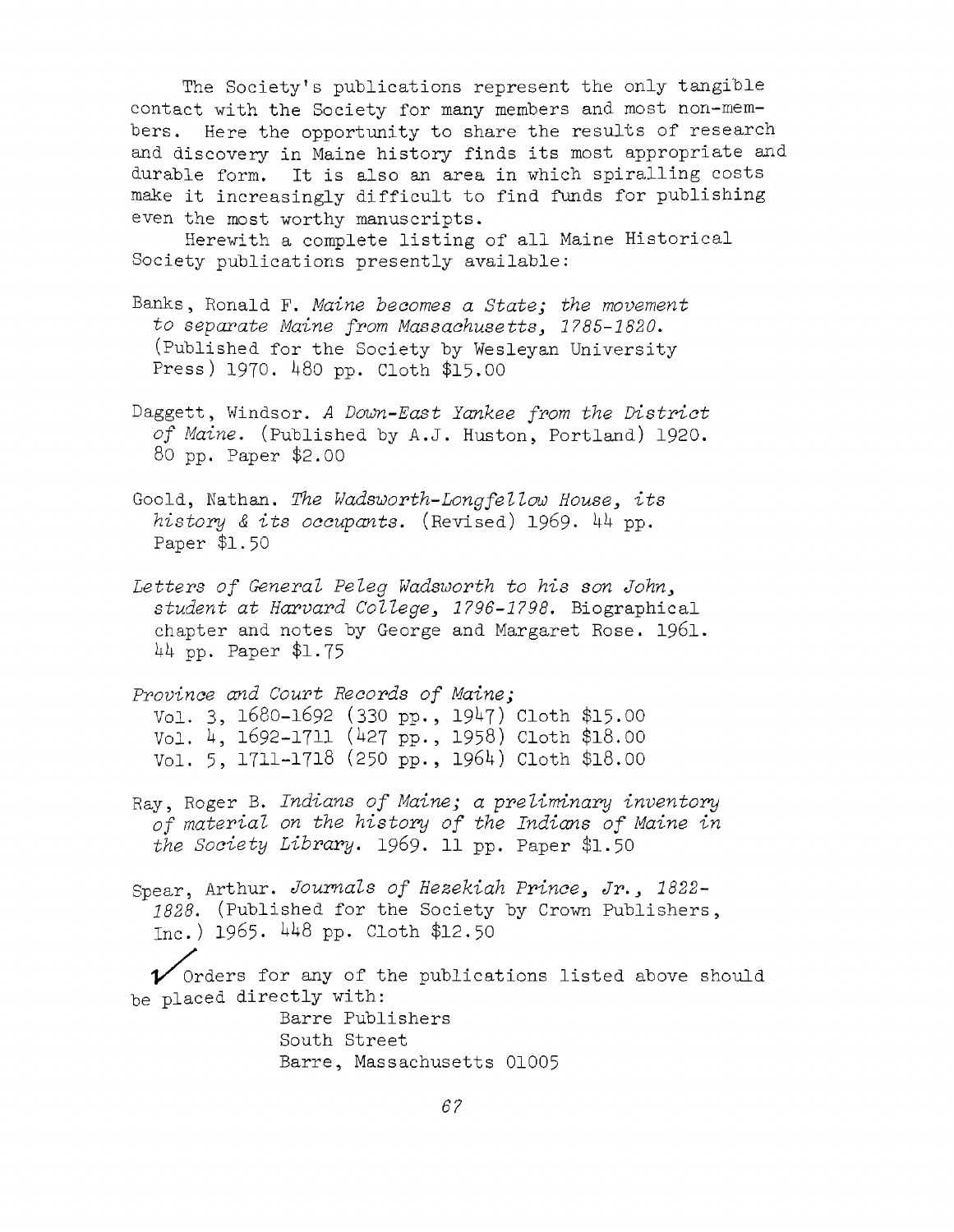*From MAINE Auburn:* Charles F. Adams *Augusta:* Franklin G. Long, Mrs. Franklin G. Long, Lendall M. Thomas, Mrs. Lendall M. Thomas *Bailey Island:* Miss Marjorie E. Johnson *Bangor:* Peter C. Haskell, Norman Minsky *Bath:* Miss Jane W. Stevens *Bluehill:* Roland M. Howard *Bridgton:* Miss Alta A. Thompson *Brunswick:* Donovan D. Lancaster, Philip S. Wilder *Cape Elizabeth:* Christian E. Born, Mrs. Christian E. Born *Castine:* Darrell E. Knox *Eastport:* Miss Mildred Holmes *Ellsworth:* Butler B. Dunn *Gray:* Willard S. Caswell, Sr. *Hallowell:* Mrs. Paul d'Auteuil *Lewiston:* Randy Erb, Ernest P. Muller *Limerick:* Miss Linda K. Taylor *Lincoln:* Mrs. Chester R. Parker *Milo:* Walter M. Macdougall *Minot:* Mrs. Aubrey B. Palmer, Jr. *Monhegan:* Miss Julie Hudson *Mount Desert:* Miss Virginia Somes Sanderson *North Windham:* Richard Whitten *Orono:* Robert M. Gerrity, Miss Elizabeth H. Page *Portland:* David Astor, R. Ernest Johnston, Miss Mary B. Lippintcott, Miss Carol Miller, Spencer Phenix, Leonard A. Taylor, Jr- *Rockland:* Miss Mary E. Thomas *Saco:* Philip P. Berry, Mrs. Sarah Bridge Graves *Scarborough:* Percy J. Wright *South Portland:* Ethimios G. Bathras *Waldoboro:* Mrs. Roger E. Miller *Waterville:* Miss Deborah A. Wentworth *West Boothbay Harbor:* John M. Dorr *Westbrook:* Lawrence L. Page *Wiscasset:* Miss Madeleine Burrage *Earmouth:* Mrs. Richard H. Hayden

*Other States ALASKA Chugiak:* Everett B. Powers *CALIFORNIA Fremont:* John D. Lowrey *CONNECTICUT Norwich:* Richard A. Johnson *Watertown:* Ernest H. Ring, Mrs. Ernest H. Ring *MASSACHUSETTS Dedham:* Mrs. Robert G. Fuller *Hanson:* Walter A. Gustafson *Northboro:* Mrs. Nancy W. Dubay *North Randolph:* Joseph T. Kelly *Swampscott:* Richard B. Johnson *NEVADA Sparks:* Mrs. L. W. Fenstermaker *NEW HAMP-SHIRE Greenland:* Mrs. Ulric Bunker *NEW JERSEE Lodi:* Mrs. John A. Toner *NEW YORK New Hartford:* Mrs. Douglas H. Peterson *New Eork City:* Joseph Marcus *VERMONT Rutland:* Jon H. Mayo *VIRGINIA Arlington:* David R. Anderson

*CORPORATE MEMBERS* Burnham and Morrill Company; Portland Savings Bank; WCSH-Radio and Television Company.

*68*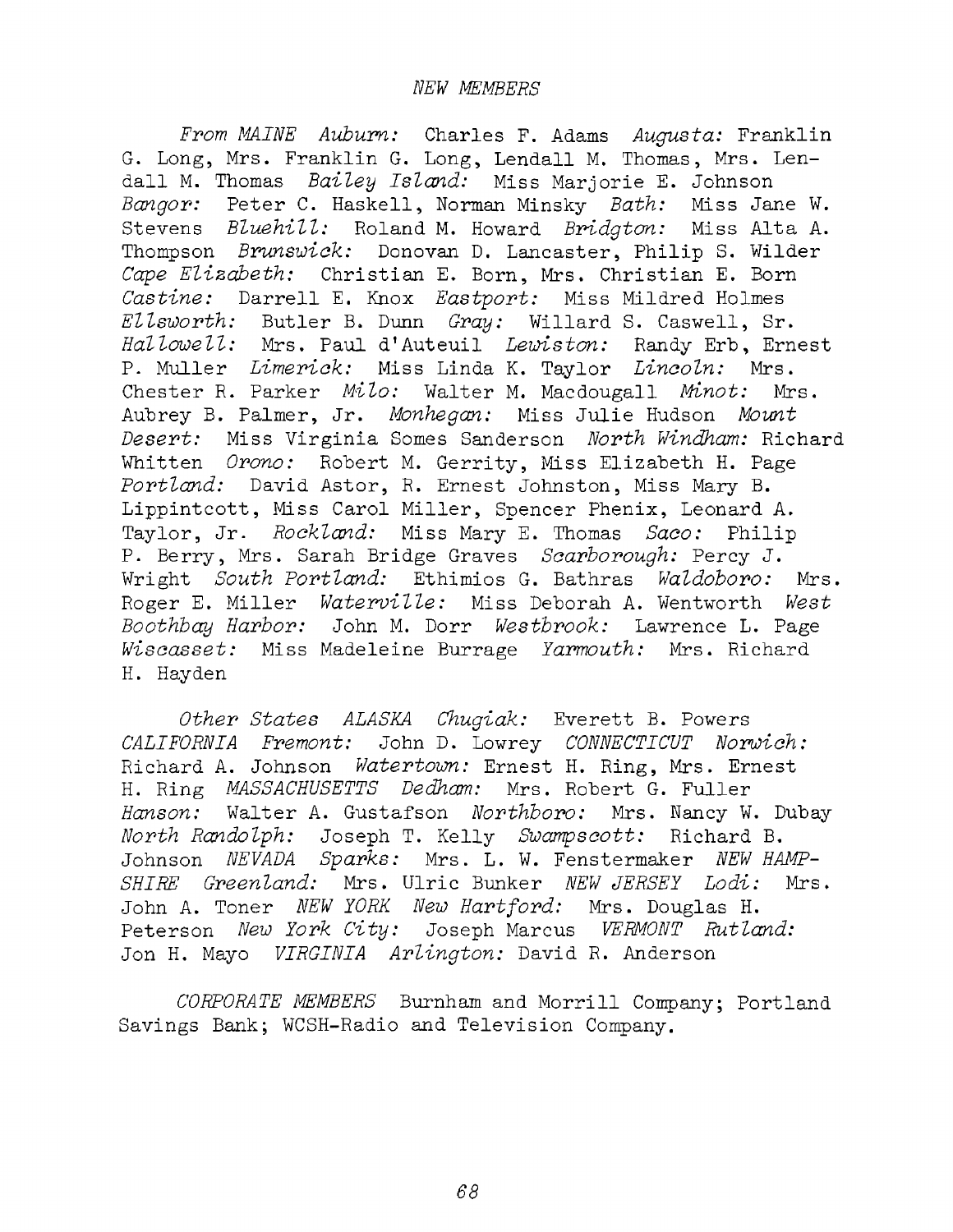

*The Maine Historical Society takes pleasure in announcing its second annual Prize Essay Contest in Maine History.*

- *PURPOSE* To encourage the study of Maine History and to promote the publication of serious research efforts in the field.
- *CRITERIA* Originality, accuracy, and scholarship which shows an obvious use of source materials.
- *ELIGIBILITY* Open to members or non-members of the Society. Amateurs having a strong interest in Maine history as well as professional historians and students in higher education are invited to enter. Ineligible are members of the Staff and Standing Committee of the Society.
- *MANUSCRIPTS* Approximately 2,500 words in length, typewritten, double-spaced. Please submit manuscripts to: Director, Maine Historical Society, 485 Congress Street, Portland, Maine 04111.

*Deadline:* May 1, 1971.

*AWARDS* Announcement of the awards will be made at the Annual Meeting of the Society in June, 1971. *First Prize:* \$100 and publication in the Newsletter. *Two Honorable Mention Awards* will consist of one year'<sup>s</sup> complimentary membership in the Society.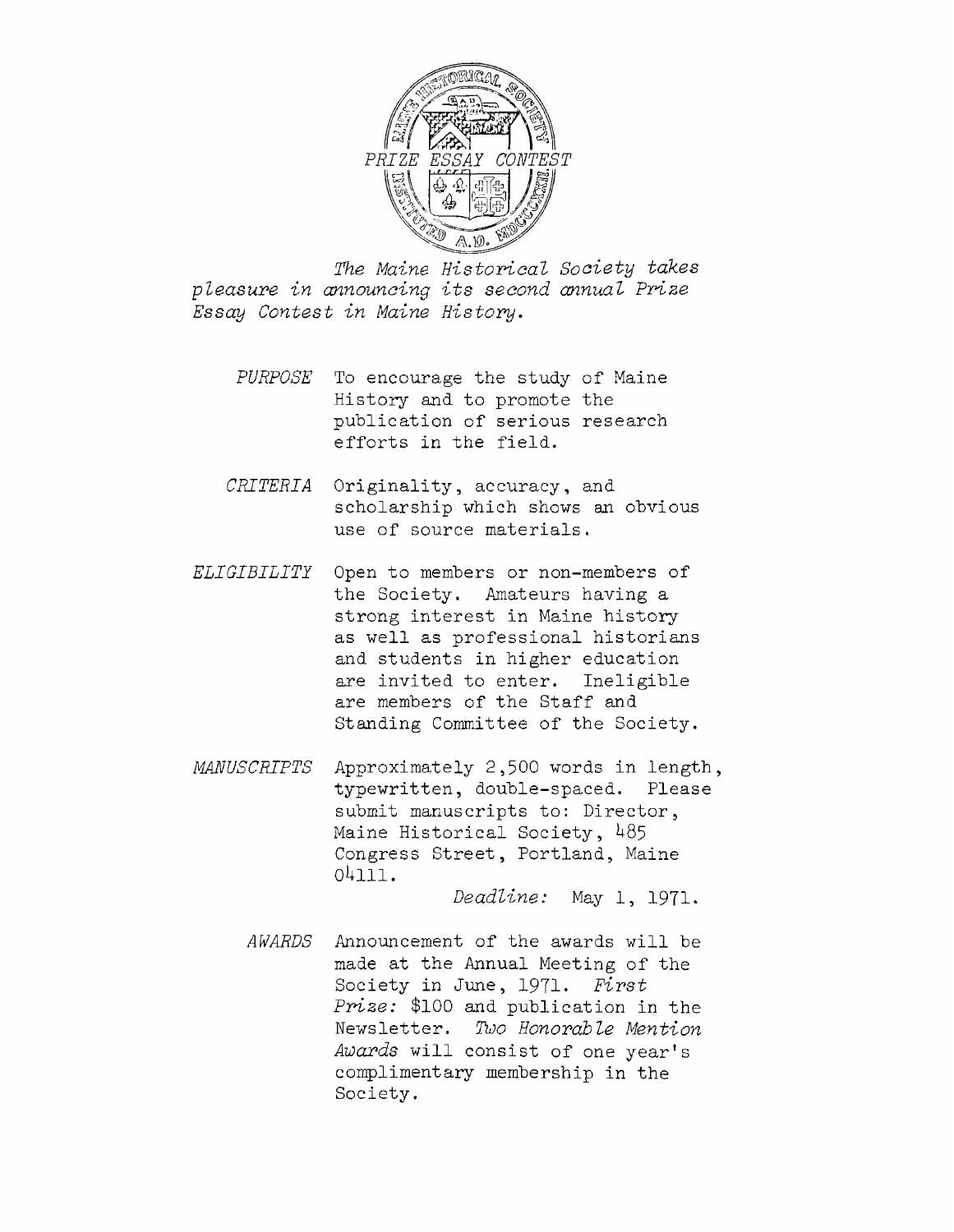Waldoboro , Maine February 2, 1971

Re: Maine Historical Society Newsletter Vol. 10 No. <sup>2</sup> November 1970

It is my hope that you will forgive me bothering you with a matter that came to my attention in reading the above Newsletter, but as I read these publications with <sup>a</sup> great deal of interest and hold them in such esteem, it was my feeling that possibly I might add just <sup>a</sup> bit to the article relating to the "Maine State Seal".

As you no doubt know, and as indicated in this article, Isaac G. Reed was from Waldoboro and it has generally been considered by the older residents that his daughter was the individual who made the sketch of the Seal included with the report of the Committee named to Report "A Suitable Device and Shield for the State of Maine."

This Committee consisted of <sup>3</sup> members of the Senate, and <sup>5</sup> members of the House of Representatives, whereas under Notes 10. in the Newsletter it refers to the fact that Miss Jessica J. Haskell of Hallowell named <sup>2</sup> from the Senate and <sup>3</sup> from the House. It also refers to an unpublished list of the "joint committee".

I have in my possession, <sup>a</sup> photostatic copy of the Official Report of this Joint Committee with the signatures of all members and there is no question in my mind, but what the entire report is in the handwriting of Isaac Reed for it matches his handwriting. Also it is interesting to note, that in the drawing of the original SEAL which appears at the top of the report, the star is of  $6$  points, (not  $5$ ) and the figure holding the scythe is resting on the handle, with the blade on the ground (and not resting on the blade of the scythe) which is in contrast with the presently accepted shield. It so happens that John Upton (the Maine Wood Carver) carved <sup>a</sup> shield which I have, using the description covered in the original report, and it was John Upton who secured the photostatic copy from the original document in the Office of Secretary of State. So there is <sup>a</sup> paper in existence in the State House relating to this matter.

Sincerely,

Frederick G. Payne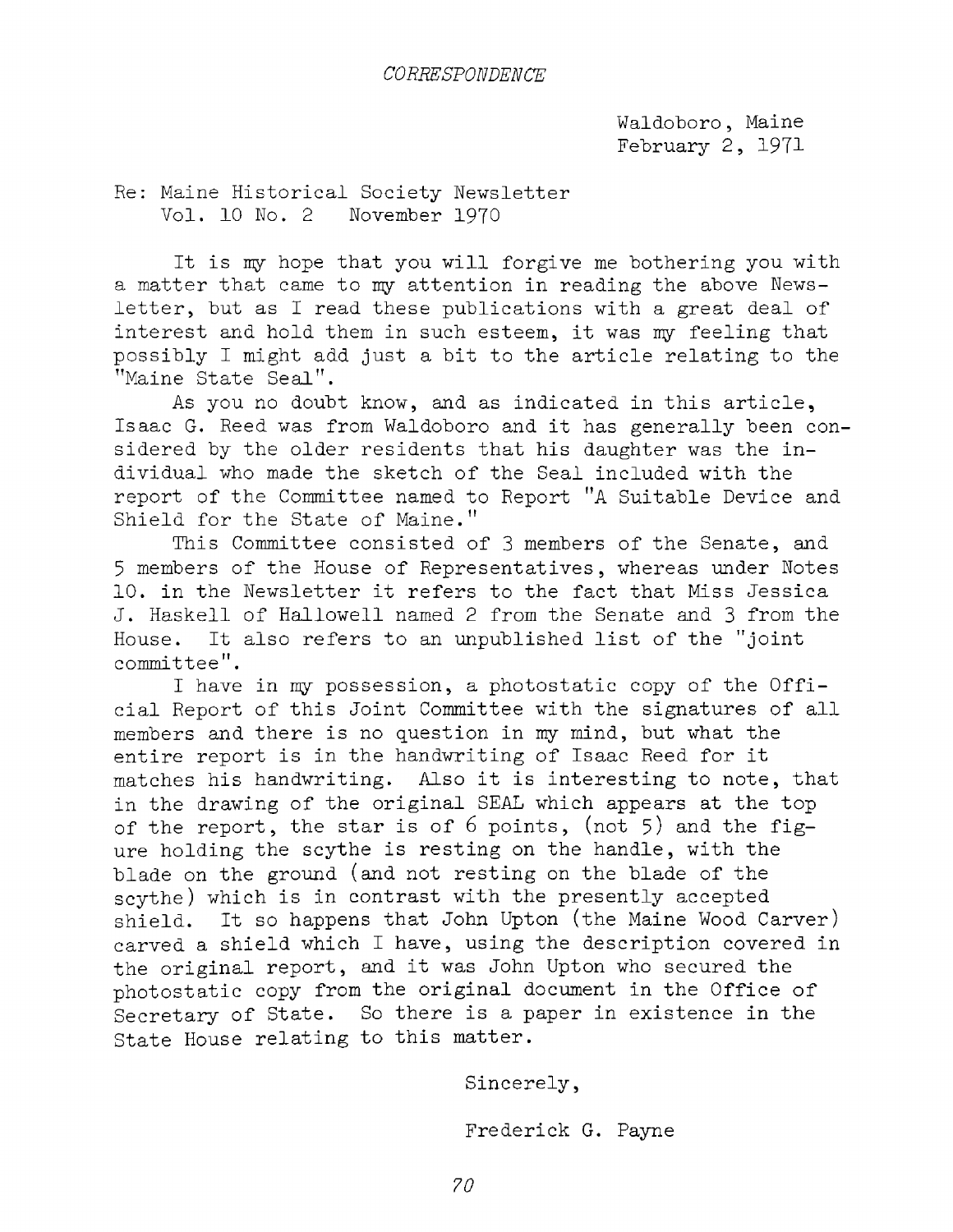### *NEWS OF OTHER SOCIETIES AND INSTITUTIONS*

*Library of Congress:* To commemorate the sesquicentennial of the admission of Maine into the Union, the Library of Congress, on December 21, 1970, opened an important exhibition depicting events in the history and development of the State from the early 17th to the early 20th centuries. Arranged under the direction of Herbert J. Sanborn, Exhibits Officer of the Library of Congress, the exhibition will be on view until September 6, 1971. Approximately 200 pieces are on display, including prints, photographs, manuscripts, rare books, maps, newspapers, and drawings.

In connection with the exhibition, an <sup>86</sup> page, well illustrated catalog was published with an excellent, carefully prepared text by Arthur G. Burton, Assistant Exhibits Officer, and Leonard C. Faber, Historical Exhibits Specialist. The catalog is available from the Superintendent of Documents, U. S. Government Printing Office, Washington, D.C. 20^02, for \$1.00 prepaid. When ordering, it is well to use the complete title: ''Maine, the Sesquicentennial of Statehood: an Exhibition in the Library of Congress. Washington, 1970."

*Maine League of Historical Societies and Museums:* At their annual meeting, the Maine League of Historical Societies and Museums elected the following officers for the ensuing year: Mrs. Peter A. Isaacson, *President;* Harry W. Rowe, *Vice President;* Mrs. Donald D. Kimball, *Secretary;* William S. Greene, Jr., *Treasurer;* and James Silsby, *Assistant Treasurer.* The League now numbers  $104$  historical societies and museums. It publishes *Maine History News* quarterly and subscriptions are available for \$1.00 a year from: Courier-Gazette, Inc., Rockland, Maine 04841.

*The Maine Studies Committee:* The Maine Studies Committee will consider for publication by the University of Maine Press manuscripts conforming to the following criteria: (1) The subject should normally be regional, i.e. on Maine, New England, or the wider region which includes adjacent Canadian Provinces. (2) It should conform to the scholarly standards of the field to which it belongs.  $(3)$  It should be of substantial length (the Series has occasionally published collections of essays on related themes).  $(4)$  Most Maine Studies in recent years have been non-technical and nonscientific. (5) Manuscripts sent to the Committee should be in suitable form for submission to readers.